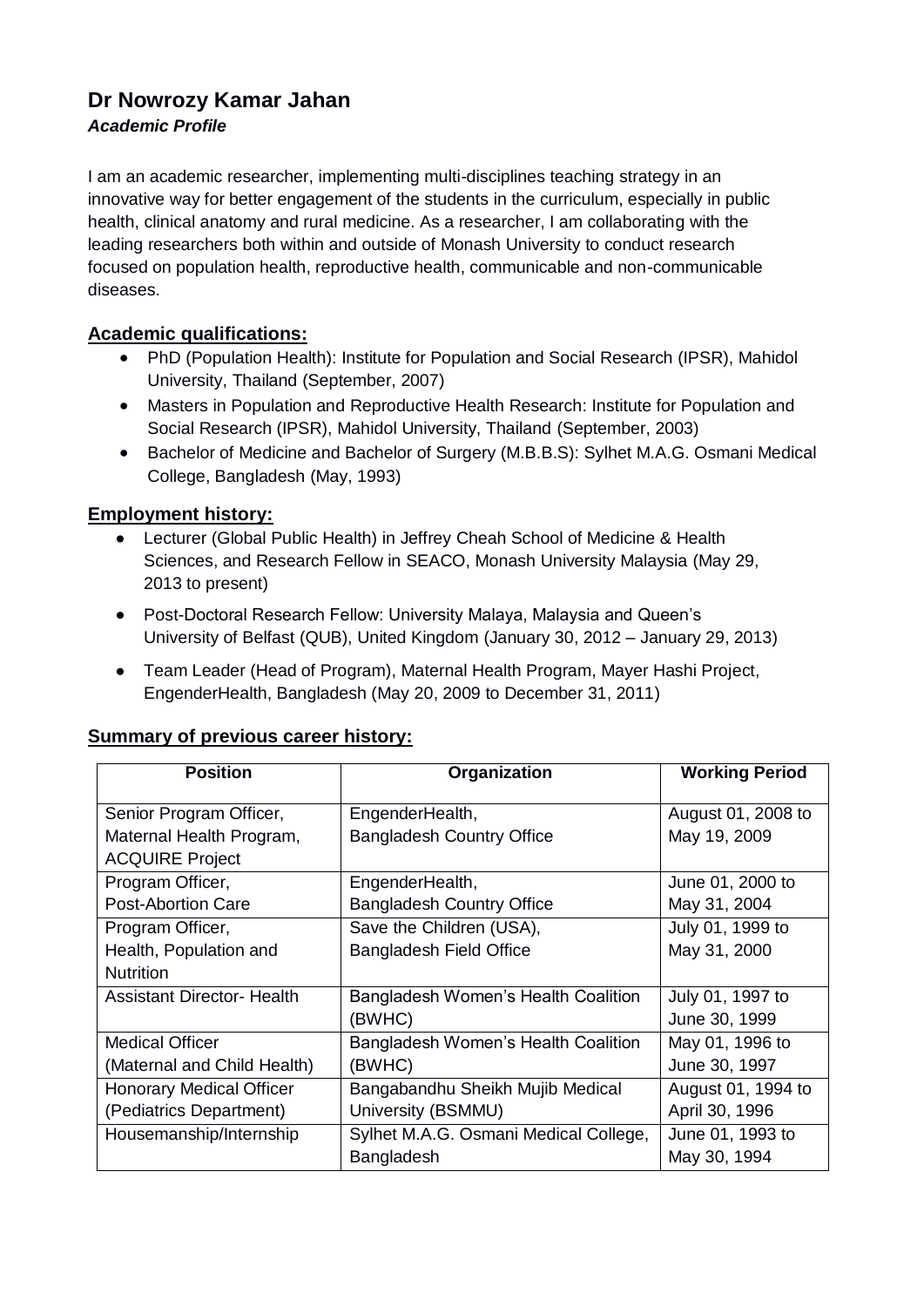#### **List of publications in peer-review journal:**

- 1. Dhanoa, A., SyedHassan, S., **Jahan, N.K**., Reidpath, D. D., Quek. K.F., Ahmad, M. P., Meng. Allotey, P. Seroprevalence of dengue among healthy adults in a rural community in Southern Malaysia. Infectious Diseases of Poverty. DOI: 10.1186/s40249-017-0384-1; January **2018 (Q2)**
- 2. Reidpath, D. D., Soyiri, I., **Jahan, N**., Mohan, D., Ahmad, B., Ahmad, M. P., Kassim, Z.B., & Allotey, P. Poor glycaemic control and its metabolic and demographic risk factors in a Malaysian community-based study. International Journal of Public Health. DOI: 10.1007/s00038-017-1072-4; January **2018 (Q1)**
- 3. Partap, U., Young, E.H., Allotey, P., Soyiri, I. N., **Jahan, N**., Komahan, K., Devarajan, N., Sandhu, M., & Reidpath, D. D. (**2017**). HDSS Profile: The South East Asia Community Observatory Health and Demographic Surveillance System (SEACO HDSS). International Journal of Epidemiology,1-9, doi:10.1093/ije/dyx113 **(Q1)**
- 4. **Jahan NK**, Ahmad MP, Dhanoa A, Meng CY, Ming LW, Reidpath DD, Allotey PA, Zaini A, Phipps ME, Fatt QK, Rabu AB, Sirajudeen R, Fatan AAB, Ghafar FA, Ahmad HB, Othman I, SyedHassan S: A community-based prospective cohort study of dengue viral infection in Malaysia: the study protocol. Infectious Disease of Poverty. DOI: 10.1186/s40249-016- 0172-3; August **2016 (Q2)**
- 5. Reidpath DD, **Jahan NK**, Mohan D, Allotey P: Single, community-based blood glucose readings may be a viable alternative for community surveillance of HbA1c and poor glycarmic control in people with known diabetes in resource-poor settings. Global Health Action. DOI: 10.3402/gha.v9.31691, August **2016 (Q2)**
- 6. Dahlui M, **Jahan NK**, Majid HA, Jalaludin MY, Murray L, Cantwell M, Su TT, Al-Sadat N: Risk and Protective Factors for Cigarette Use in Young Adolescents in a School Setting: What Could Be Done Better? PLOS ONE 10(6):e0129628;DOI: 10.1371/journal.pone.0129628; June **2015 (Q1)**
- 7. **Jahan NK**, Allotey P, Arunachalam D, Yasin S, Soyiri IN, Davey TM, Reidpath DD: The rural bite in population pyramids: what are the implications for responsiveness of health systems in middle income countries? BMC Public Health;14(Suppl2):S8; June **2014 (Q1)**
- 8. Hamza AM, Al-Sadat N, Loh SY, **Jahan NK**. Predictors of Poststroke Health-Related Quality of Life in Nigerian Stroke Survivors: A 1-year Follow-up Study. Biomed Res Int. 2014:e350281; May **2014 (Q1)**
- 9. Allotey P, Reidpath DD, Devarajan N, Rajagobal K, Yasin S, Arunachalam D, Imelda JD, Soyiri IN, Davey T, **Jahan NK**. Cohorts and community: a case study of community engagement in the establishment of a health and demographic surveillance site in Malaysia. Global Health Action 05/2014; 7:23176. DOI:10.3402/gha.v7.23176 · 1.652014 May 6**. 2014 (Q2)**
- 10. **Jahan NK**. Teenage Marriage and Education Continuation in Thailand. Journal of Population and Social Studies, Vol 17 (1); July **2008**

#### **Research reports:**

1. Community-Based Distribution of Misoprostol for Prevention of Postpartum Hemorrhage: Evaluation of a Pilot Intervention in Tangail District, Bangladesh [www.respond-project.org/Bangladesh-Misoprostol-Dec2010.pdf](http://www.respond-project.org/Bangladesh-Misoprostol-Dec2010.pdf)

2. AMTSL Assessment Report, Engender Health Bangladesh. 2007. Available: http://pphprevention.org/files/AMTSL\_Assessment\_Report\_EHBCO\_Final\_POPPHI.doc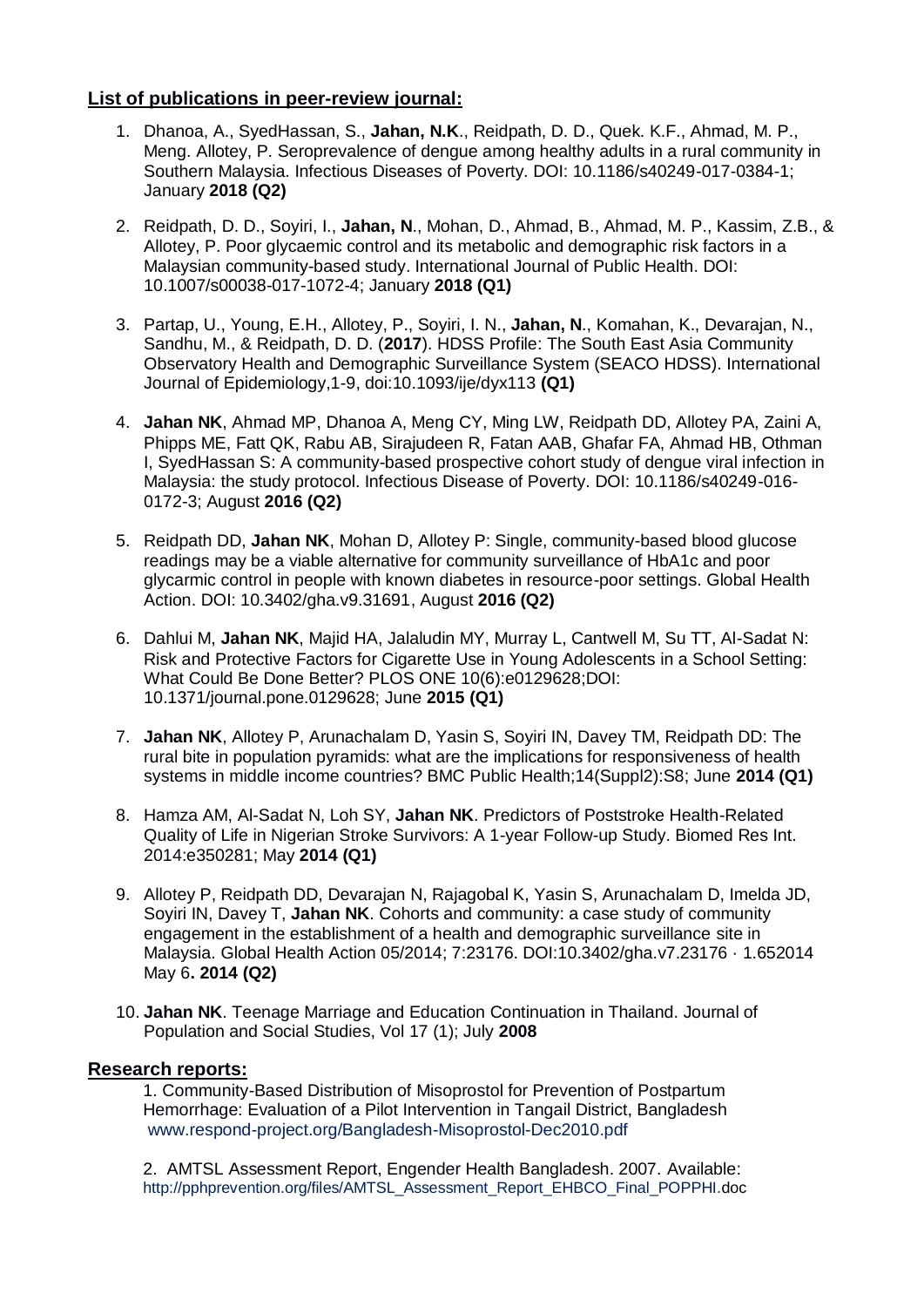### **Key international conference proceedings:**

- **1.** The importance of sexuality in the elderly: A study of a multi-ethnic, multi-religious population in Malaysia; oral presentation in 9<sup>th</sup> Asia Pacific Conference on Reproductive Health and Rights in Vietnam, Nov, 2017
- **2.** Reproductive health care needs of aging Malaysian population: Findings of a qualitative study, poster presentation in 9<sup>th</sup> Asia Pacific Conference on Reproductive Health and Rights in Vietnam, Nov, 2017
- **3.** Impact of Migration on Population Aging in Malaysia: Evidence from South-East Asian Community Observatory(SEACO), Poster Presentation, Population Association of America (PAA), April 30-May 03, 2014
- **4.** Active Management of Third Stage of Labor in Bangladesh; Oral Presentation; Global Maternal Health Conference; New Delhi, Aug 30 – Sep 01, 2010
- **5.** Prevention of PPH: Community level distribution of Misoprostol in Bangladesh; Oral Presentation; Global Health Council Conference, Washington DC, June 14-18, 2010
- **6.** Community based PPH Prevention in Bangladesh: Scaling up of Misoprostol Distribution and Use; Panel Presentation; ESD Best Practices Conference, Bangkok, March 6-11, 2010
- **7.** Teenage Pregnancy and Premarital Sex in Thailand: A Look at Adolescent Reproductive Health and Rights"; Oral Presentation; 4th Asia and Pacific Conference on Reproductive and Sexual Health and Rights, Hyderabad, India, October 29-31, 2007.
- **8.** Teenage Marriage and Educational Continuation: Monitoring the Millennium Development Goals with the Kanchanaburi Demographic Surveillance System, Thailand", Poster Presentation; in 7th INDEPTH Network Annual General and Scientific Meeting, Ghana, September 3-7, 2007.
- **9.** Adolescent Childbearing and Religion: A Case Study of Thailand" Oral Presentation; South East Asian Graduate Forum Conference in Singapore, National University, Singapore, July 27-29, 2006.
- **10.** Introduction a Post Abortion Care (PAC) Program in Bangladesh" Poster Presentation; APHA 130th Annual Meeting and Exposition, Philadelphia, USA. November, 2002.

| SI <sub>no</sub> | Year                      | <b>Name of Research Grant</b>                                                                                              | <b>Funding agency</b>                                                     | <b>Amount of</b><br>total grant             |
|------------------|---------------------------|----------------------------------------------------------------------------------------------------------------------------|---------------------------------------------------------------------------|---------------------------------------------|
|                  | Aug, 2016 -<br>Sept, 2018 | Development, evaluation and<br>integration of innovative tools to<br>reduce dengue morbidity and mortality<br>in community | Ministry of Science,<br>Technology &<br>Innovation (MOSTI),<br>Malaysia   | RM 475,000<br>(AUD 160,346)                 |
| 2                | June, 2017-<br>Jan, 2019  | A Passive Surveillance of Dengue and<br>Dengue-like Illnesses in A Community<br>Clinic in Johor Bahru                      | US Naval Medical<br>Research Center -<br>Asia, NMRC - Asia<br>(Singapore) | RM 402,752<br>(AUD 135,958)<br>(USD 96,352) |

# **Co-investigator in the following awarded research grants:**